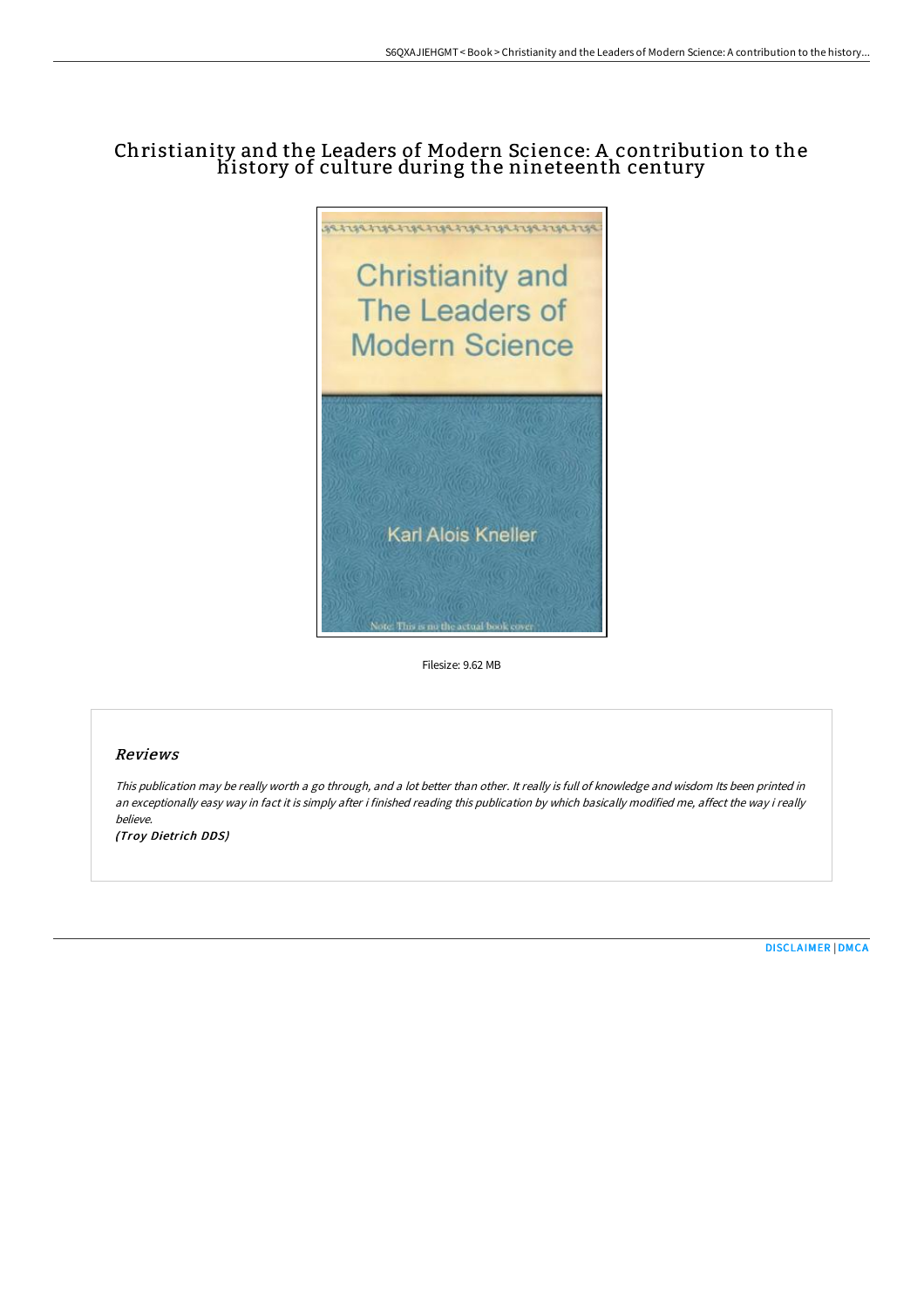# CHRISTIANITY AND THE LEADERS OF MODERN SCIENCE: A CONTRIBUTION TO THE HISTORY OF CULTURE DURING THE NINETEENTH CENTURY



Real-View-Books January 1995, 1995. Paper Back. Book Condition: New. A contribution to the history of culture is an important part of the title of this painstakingly researched study, written in 1903 by a Jesuit priest. The cultural trend in late nineteenth-century Europe was one of contempt for religion, and the Catholic Church in particular was seen as ''the epitome of obscurantism. It was in those years that the word 'Kohlerglaube' (stupidly blind faith) became a label regularly applied, in certain circles, to Catholic convictions'' (from the introduction). Kneller's research revealed that, to the contrary, the rapidly developing modern sciences that the Kulturkampf so hailed as the fulfillment of Enlightenment dreams of the end of religion, had many believing scientists in their midst, many among their founders. This study should put an end to the notion that materialism and science are necessary partners.

ଈ Read Christianity and the Leaders of Modern Science: A [contribution](http://techno-pub.tech/christianity-and-the-leaders-of-modern-science-a.html) to the history of culture during the nineteenth century Online

**Download PDF Christianity and the Leaders of Modern Science: A [contribution](http://techno-pub.tech/christianity-and-the-leaders-of-modern-science-a.html) to the history of culture during the** nineteenth century